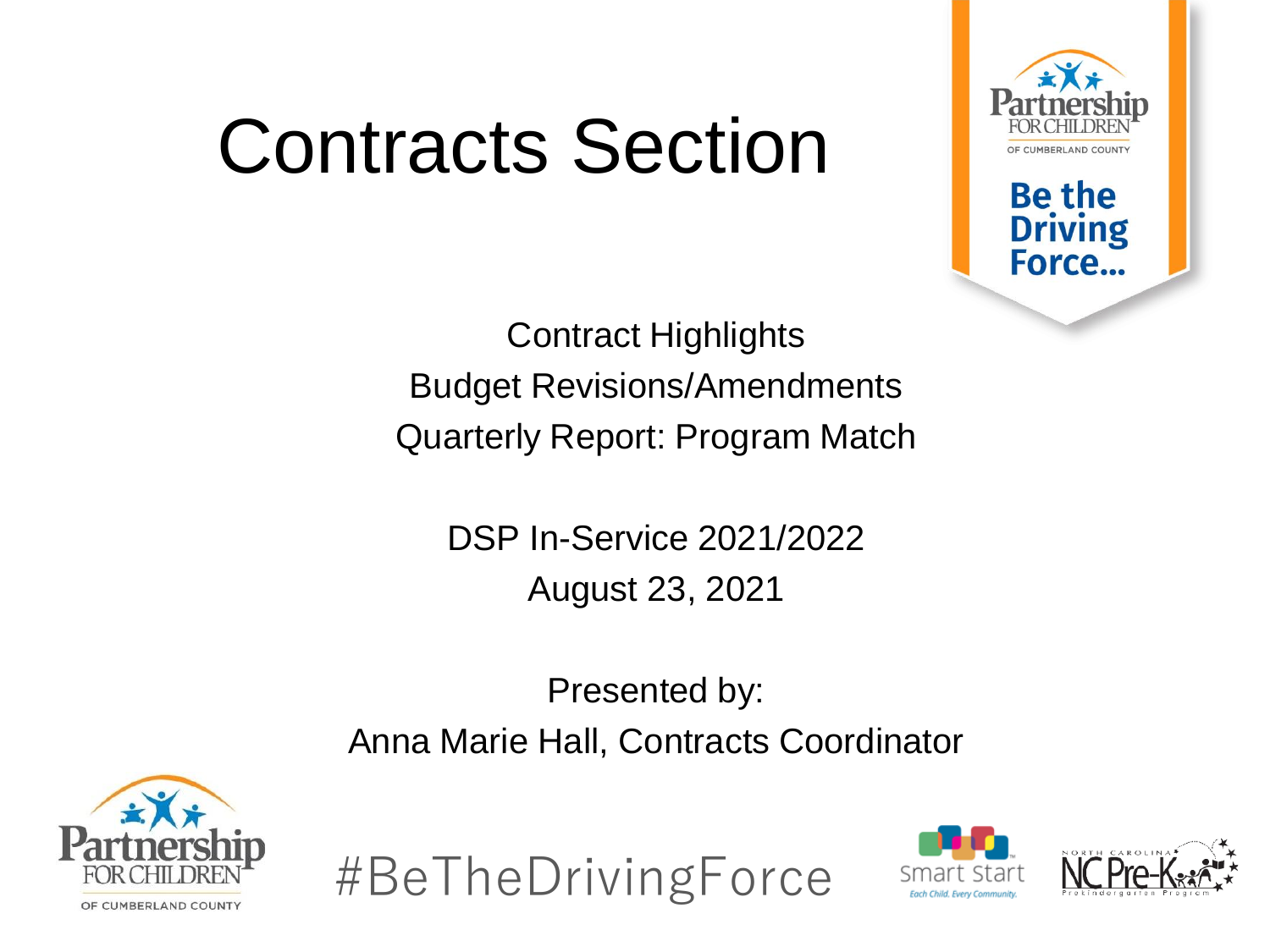

# Contract Highlights

- Effective Period
- Authorized Use of Funds
- **Identifying Funding Source**
- Contract Monitoring Checklist
- Contract Packages







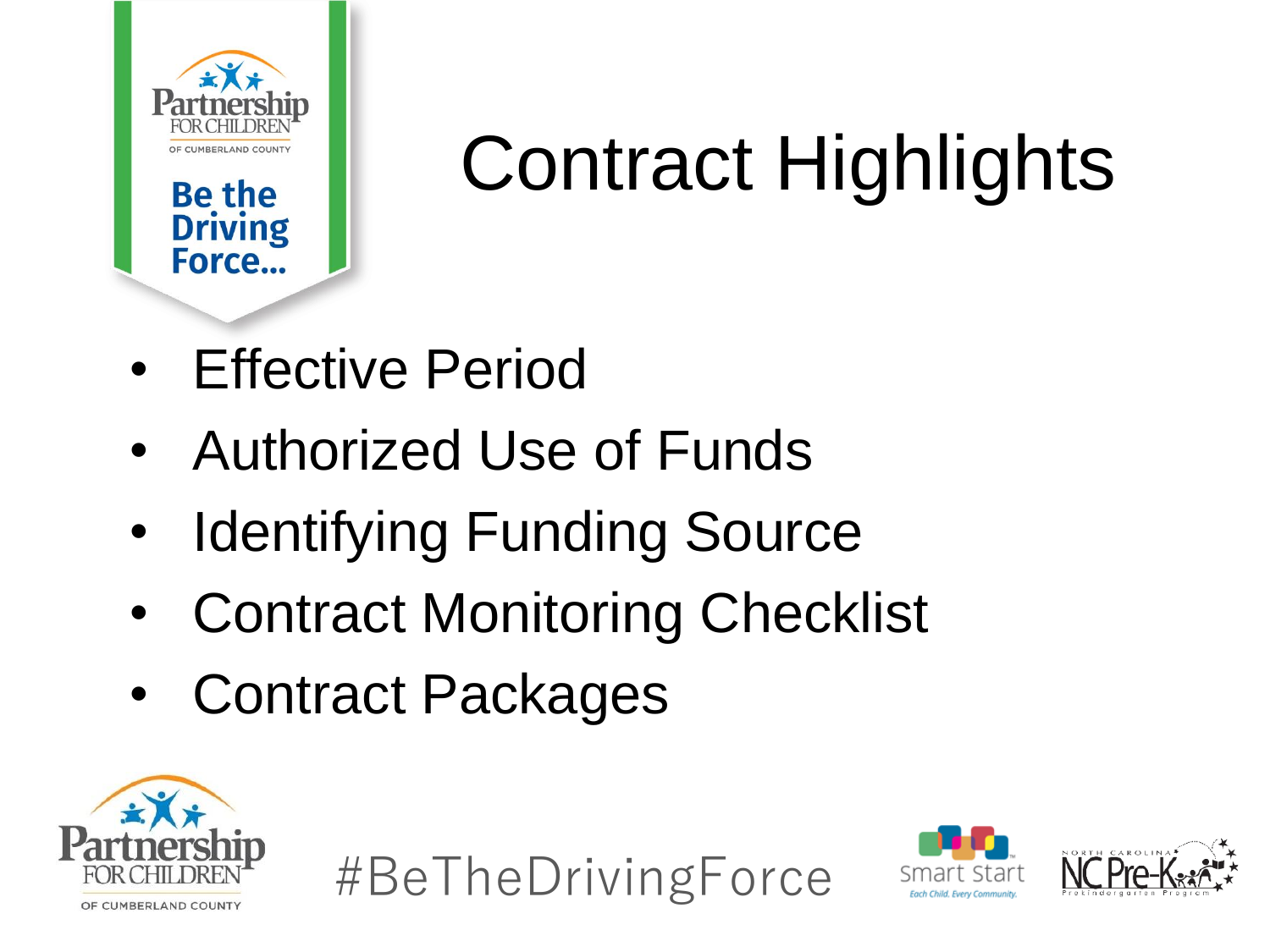#### Effective Period July 1, 2021 – June 30, 2022



Force.

#### Authorized Use of Funds

- Direction related to Authorized Use of Funds is provided in Attachment III, Smart Start Cost Principles, updated July 1, 2021
- Among the restrictions on the use of funds is the use of those funds to purchase or pay for services provided by PFC
	- i.e.: Rent, IT Services, PD&C Survey Services







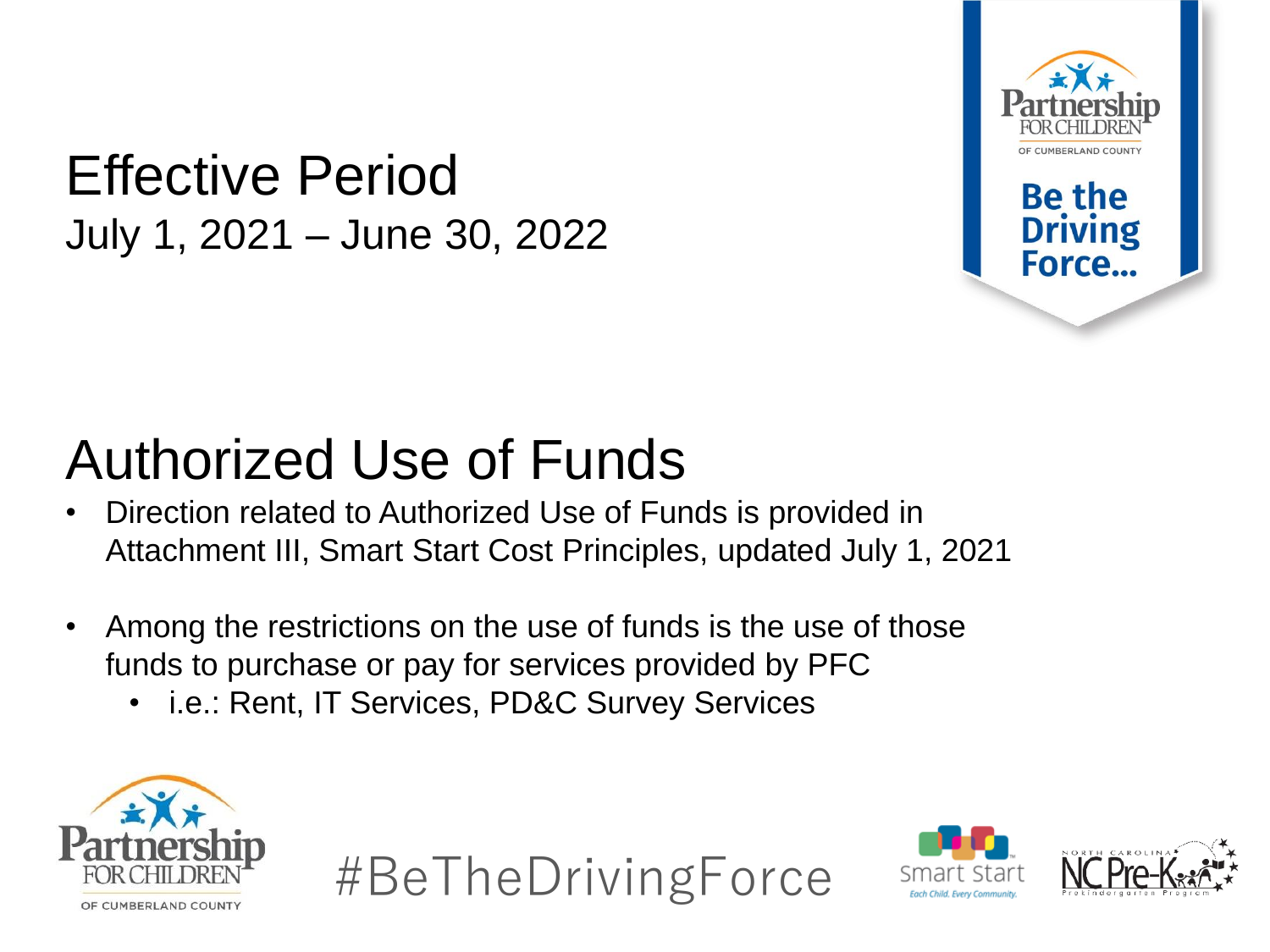

**Be the** 

**Driving** Force...

Identifying Funding Source: Community Engagement Policies



OF CUMBERLAND COUNTY

Should be used on banners, fliers, mailings, posters and any other materials printed in the interest of supporting the Smart Start funded activity. For assistance with logos, language or other related matters, contact Community Engagement Department.





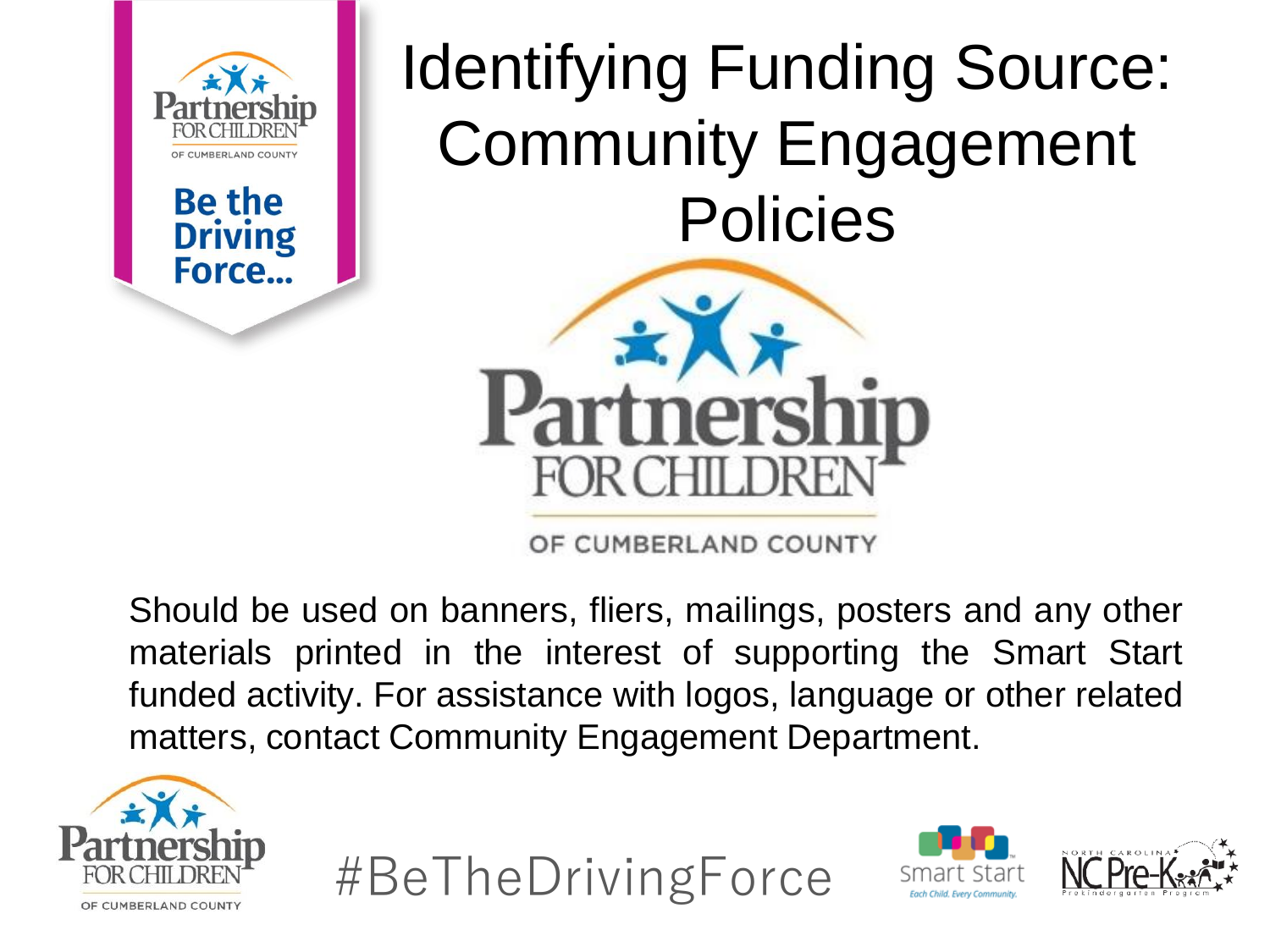# Contract Monitoring **Checklist**



**Driving** Force...

Each Direct Service Provider (DSP) is monitored both Programmatically and Fiscally. There are terms and conditions of the contract not covered by the monitors in those areas. The Contract Monitoring Checklist is designed to fill in the gaps and ensure that the DSP is in full compliance with all of the terms and conditions of the contract.

Forms will be emailed to DSPs and made available on our website soon.







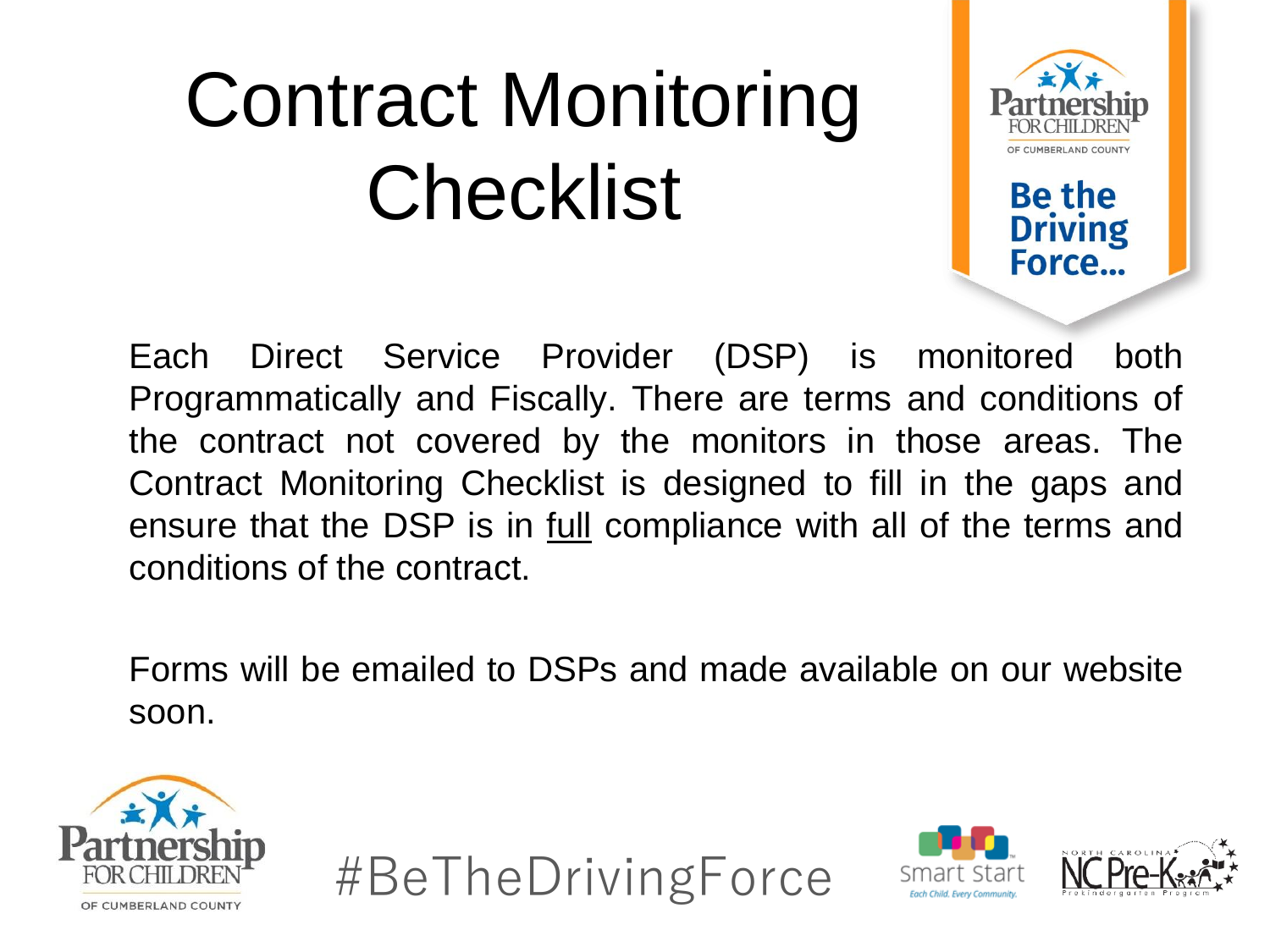

#### Contract Packages

#### Contracts have all been executed via DocuSign, at 100% of anticipated/approved allocation.





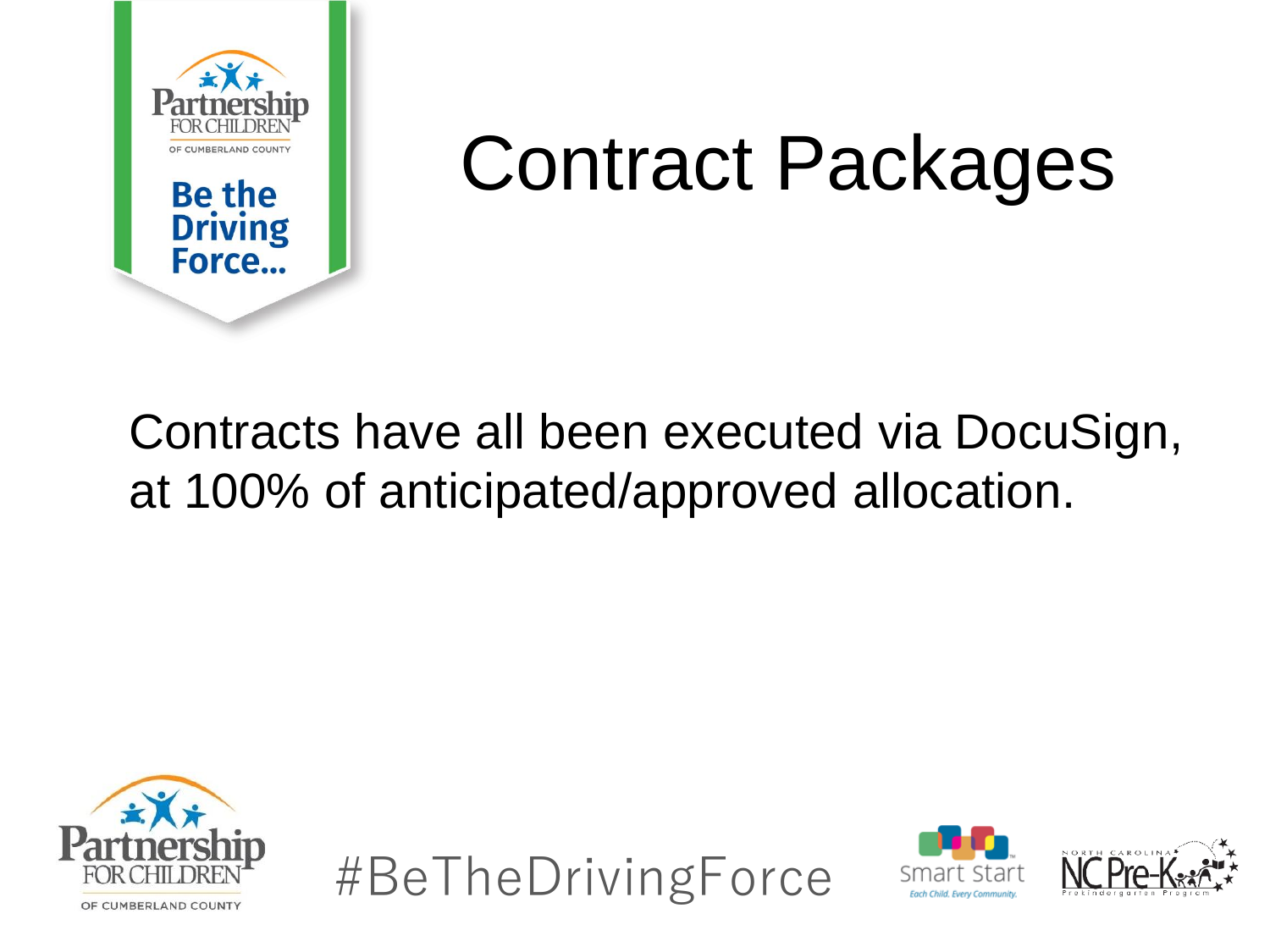## Budget Revisions and Amendments

#### A Quick Overview



#BeTheDrivingForce





**Be the Driving** Force...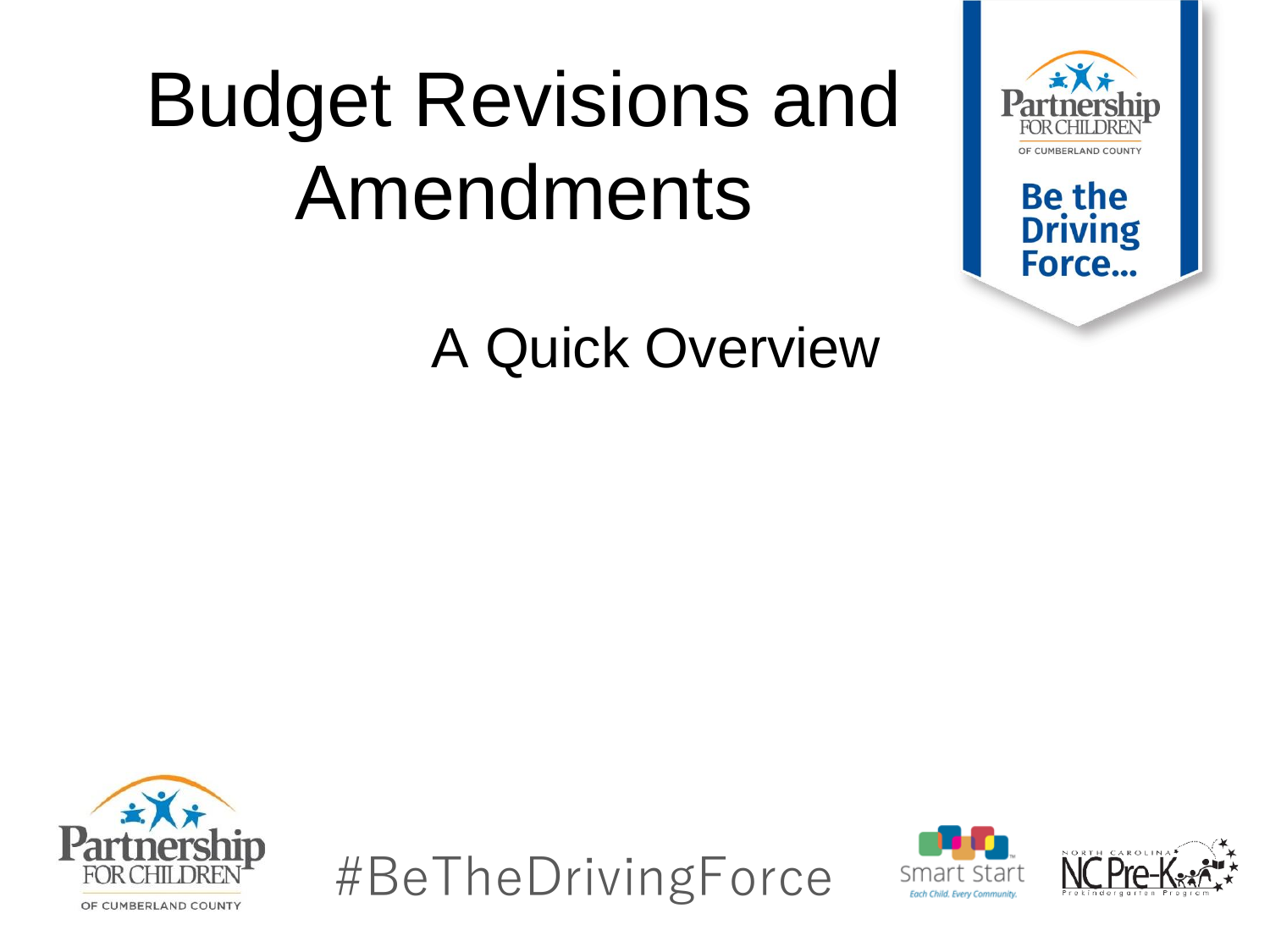

# Budget Revision

- Any change to an individual activity's budget that does **not** result in a change in the total amount of funds budget for the activity.
- A budget revision alone does **not** require a Contract Amendment, except when the budget revision is a result of or effects an amendment to the Contract Activity Description (CAD).





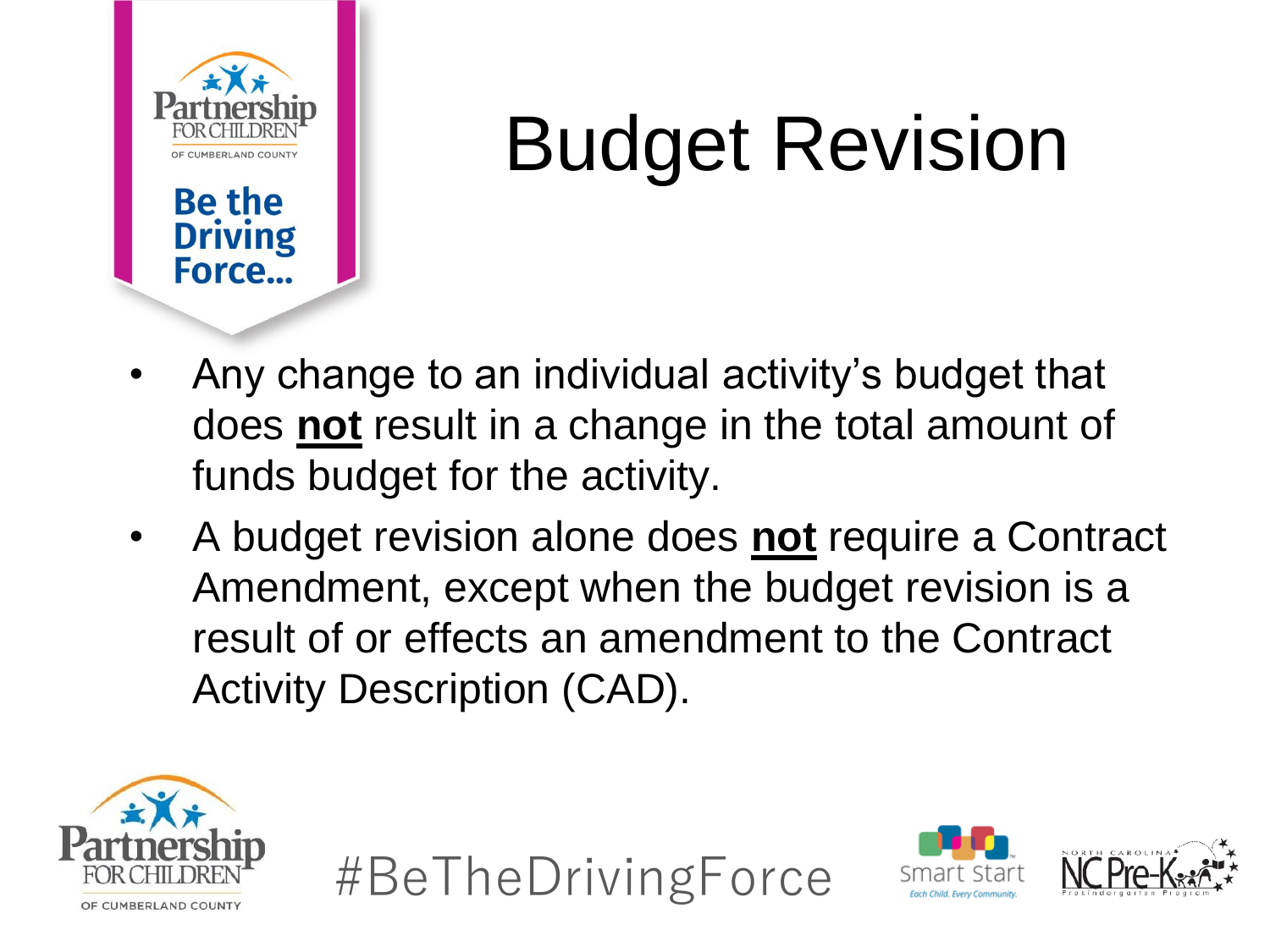# Budget Amendment



**Be the** 

**Driving** Force...

- Any change to an individual activity's budget that **does** result in a change in the total amount of funds budgeted for the activity.
- A budget amendment **always** requires a Contract Amendment.







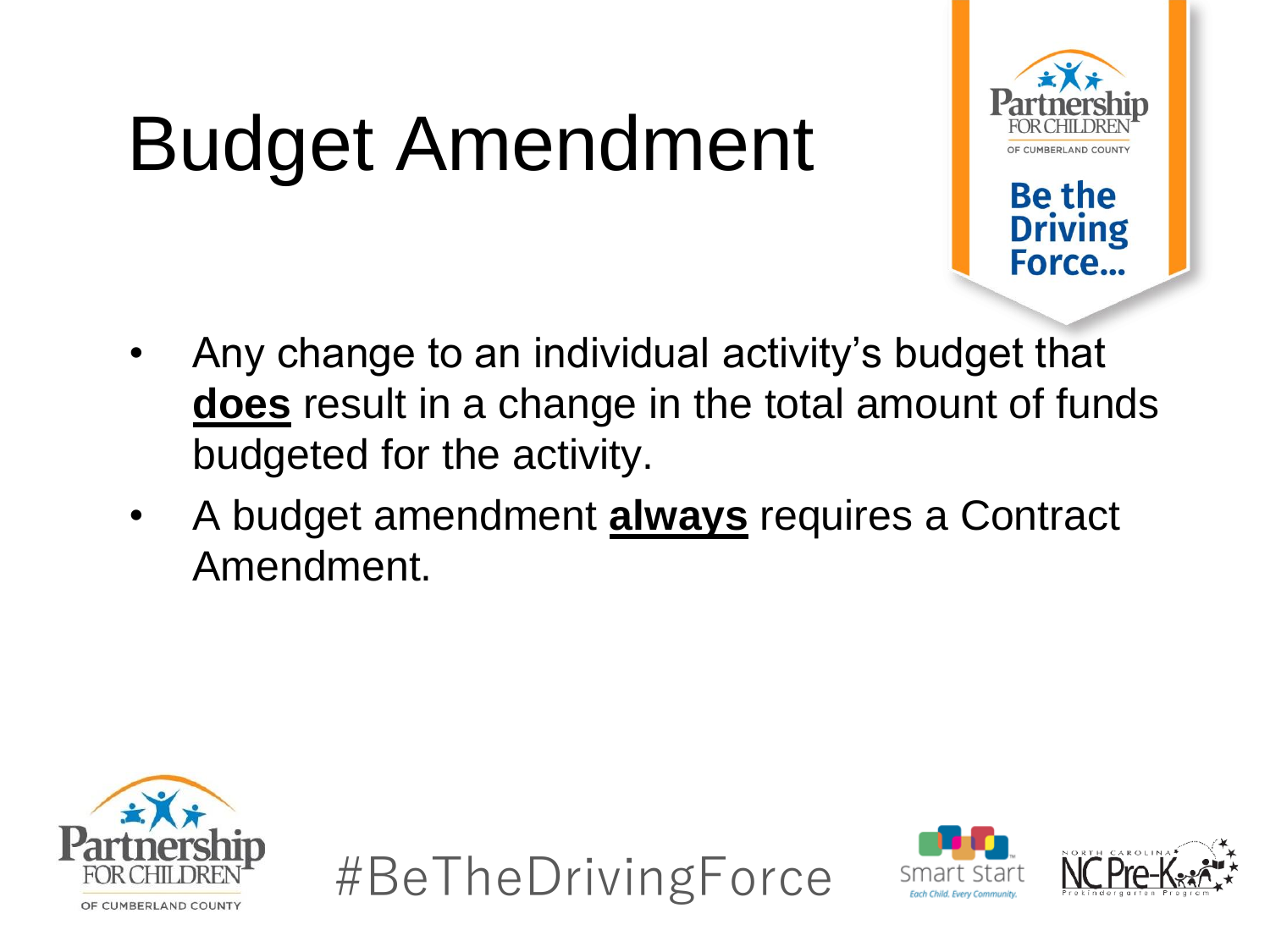## The Approval Process

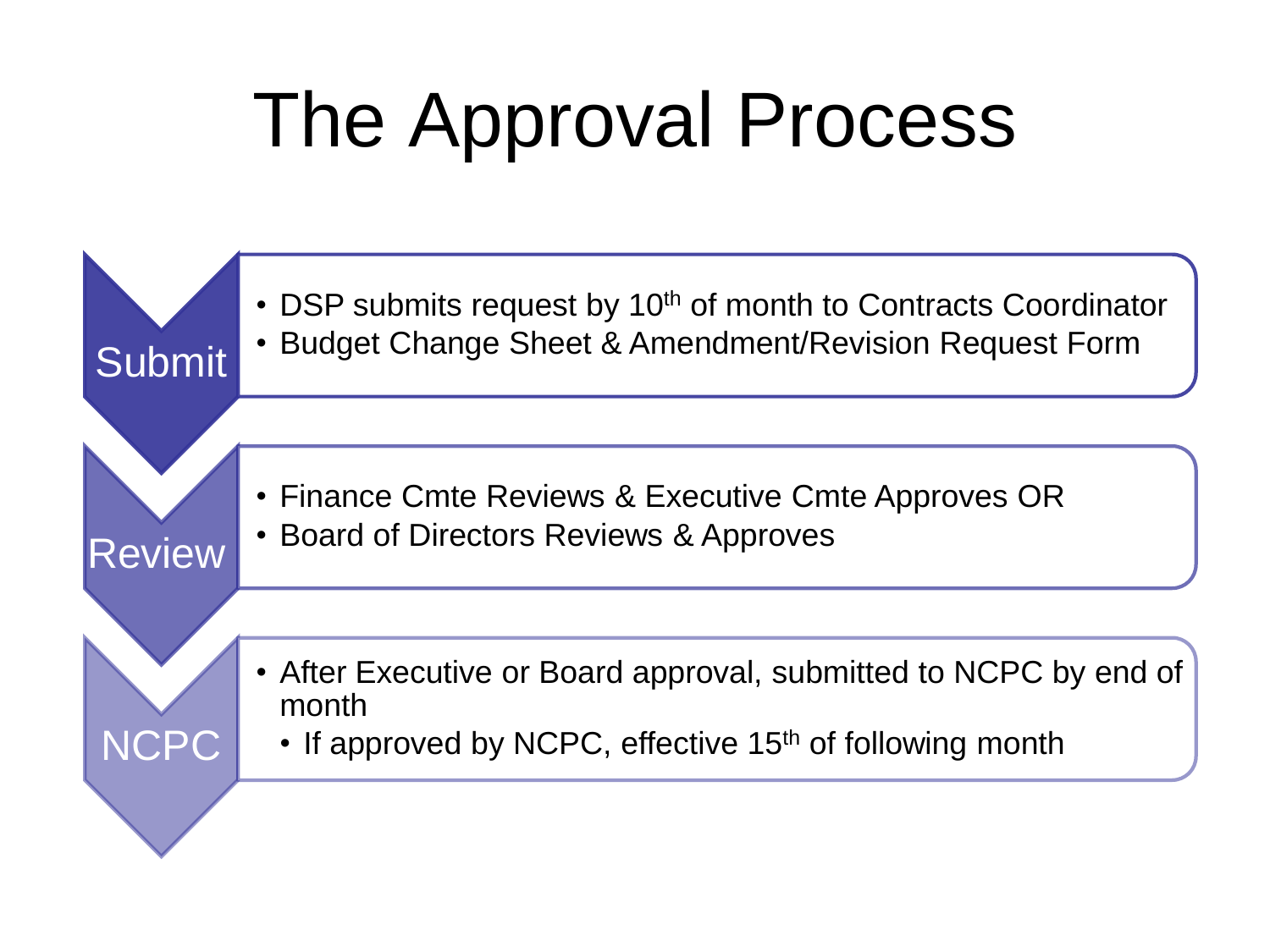#### Approval Process Example

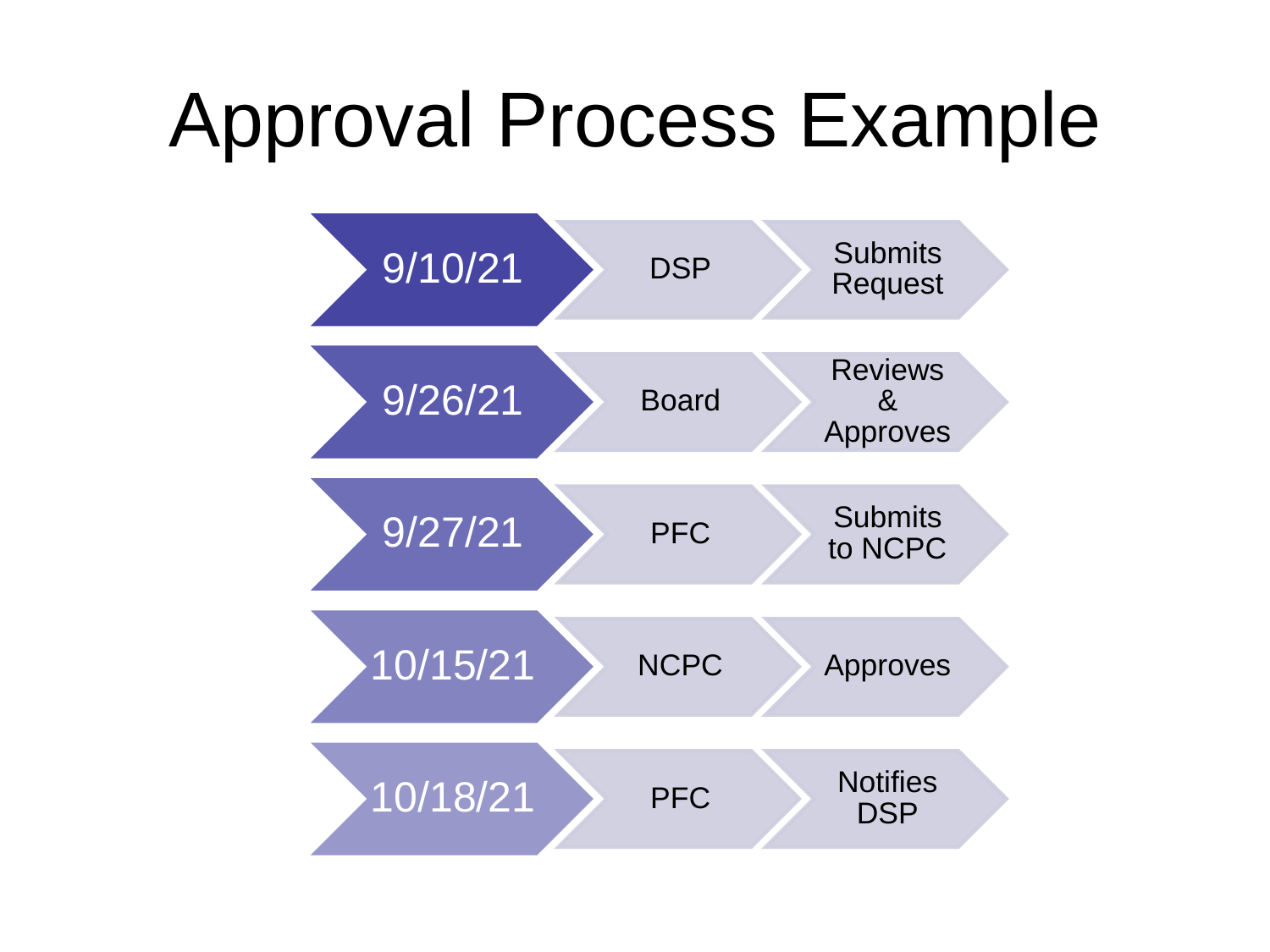

## Forms to Use?

• DSP Amendment/Revision Request Form

#### **AND**

• DSP Budget Revision/Amendment Request

Forms will be emailed to DSPs and will be available on the website soon.





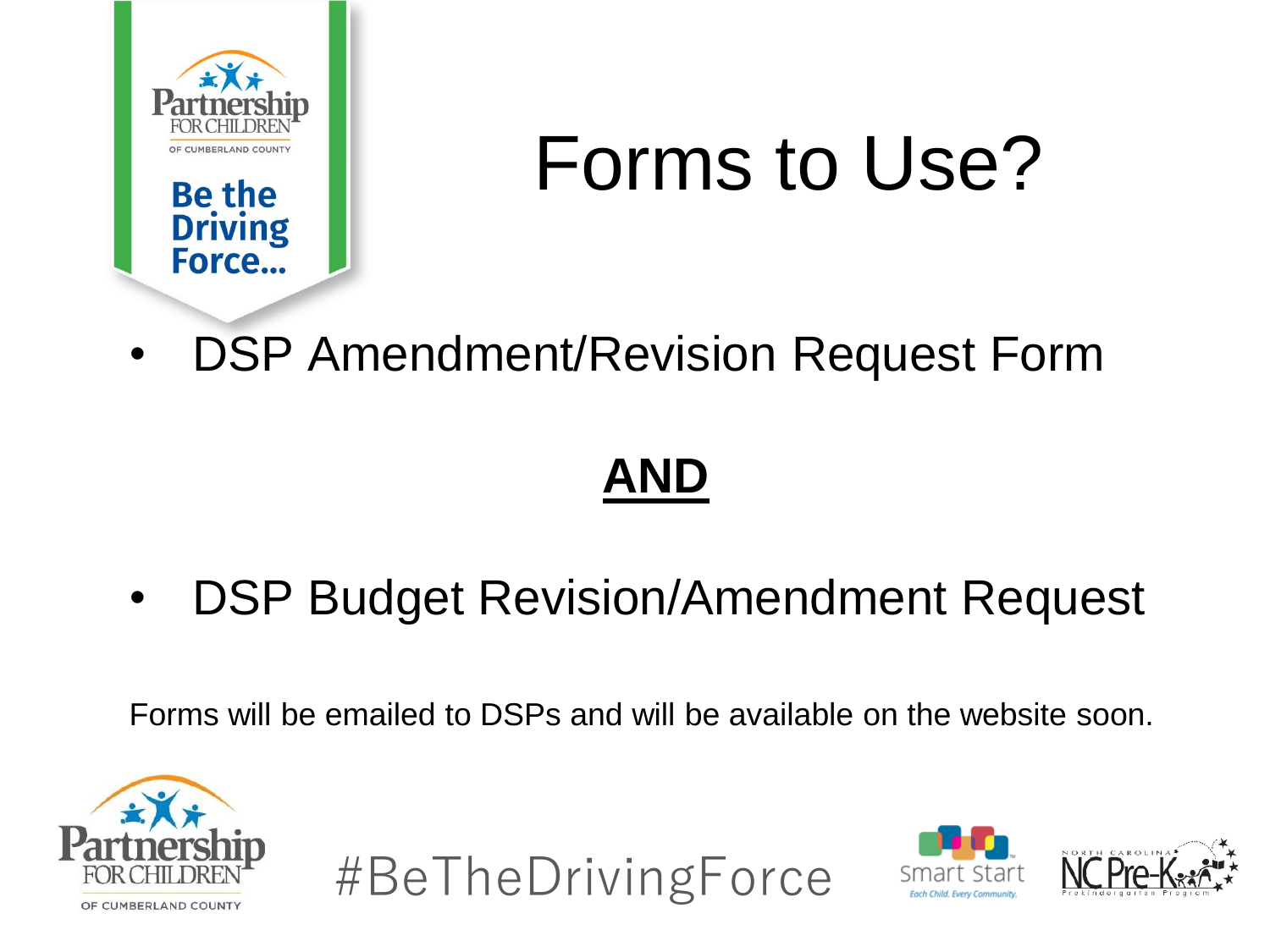# Program Match Cash & In-Kind



**Be the Driving** Force.

#### Smart Start 19% (13% must be cash) DSP 5% of Smart Start funding\* **Due Dates:**

 st Quarter (07/01-09/30/21): 10/11/2021 nd Quarter (10/01-12/31/21): 01/10/2022 rd Quarter (01/01-03/31/22): 04/11/2022 th Quarter (04/01-06/30/22): 07/11/2022





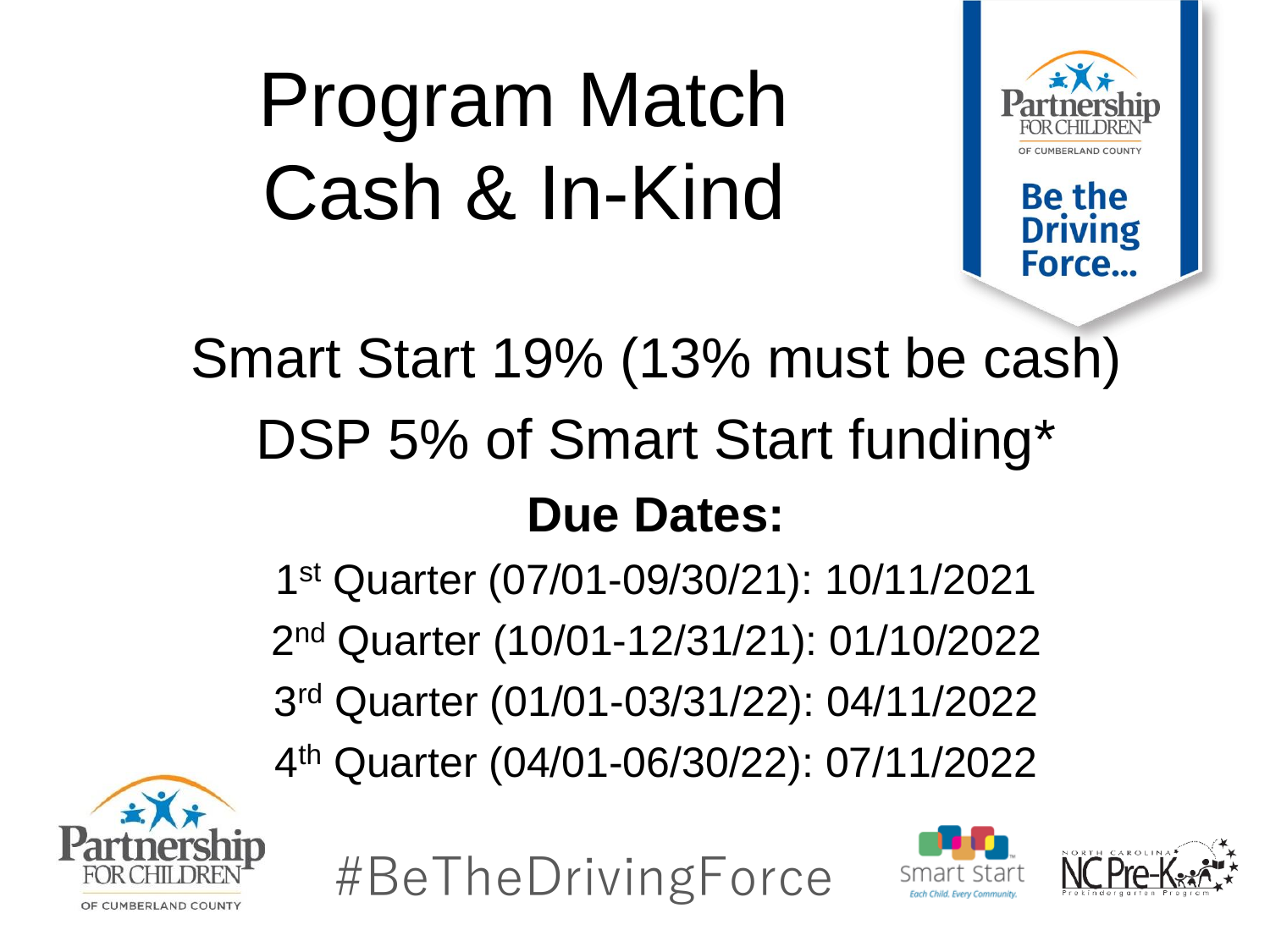

**Be the** 

**Driving** Force...

## Types of Contributions

- Cash Match
- In-Kind Goods
- In-Kind Services
- Non-Professional Volunteer Services (\$27.20/hour)
- Program Income





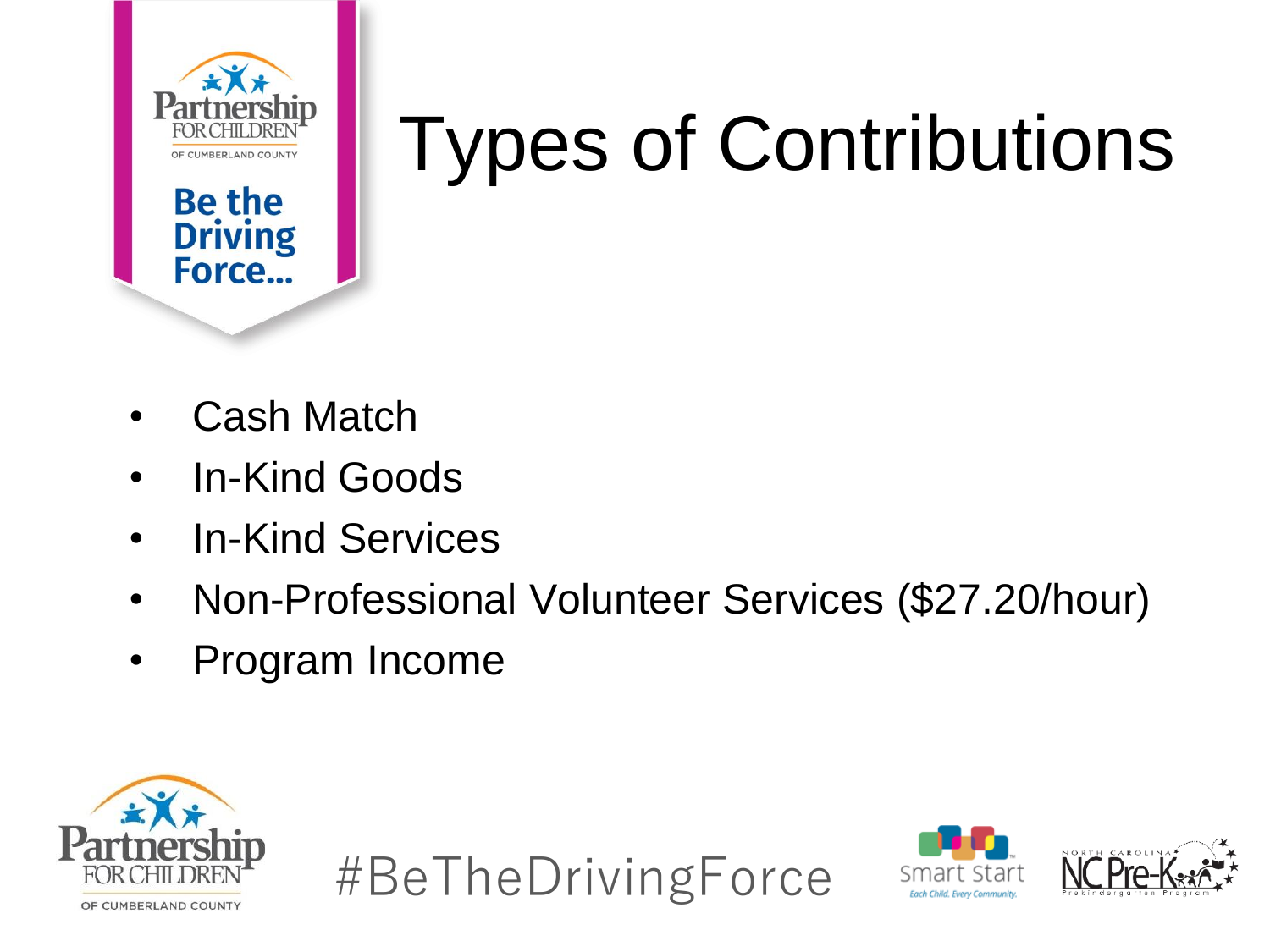# Supporting **Documentation**



**Driving** Force...

- Copies of Checks and/or Deposit Slips for Cash Donations and Program Income
- Copies of Checks and/or Deposit Slips, Attendance Records and Parent Contracts for Parent Fees
- Receipts, Invoices or Packing Slips for supplies/materials donated
- Copies of Utility/Facilities bills/statements/invoices (include proof of payment)
- Calculations for Office/Classroom Space (include floor plan indicating space used by activity)
- Time Sheets & Certification of value of time for Staff Support
- Letter documenting donation or Invoice reflecting donation or discount for Professional Services
- Signed receipt vouchers for Professional and Non-Professional Volunteer Services\*





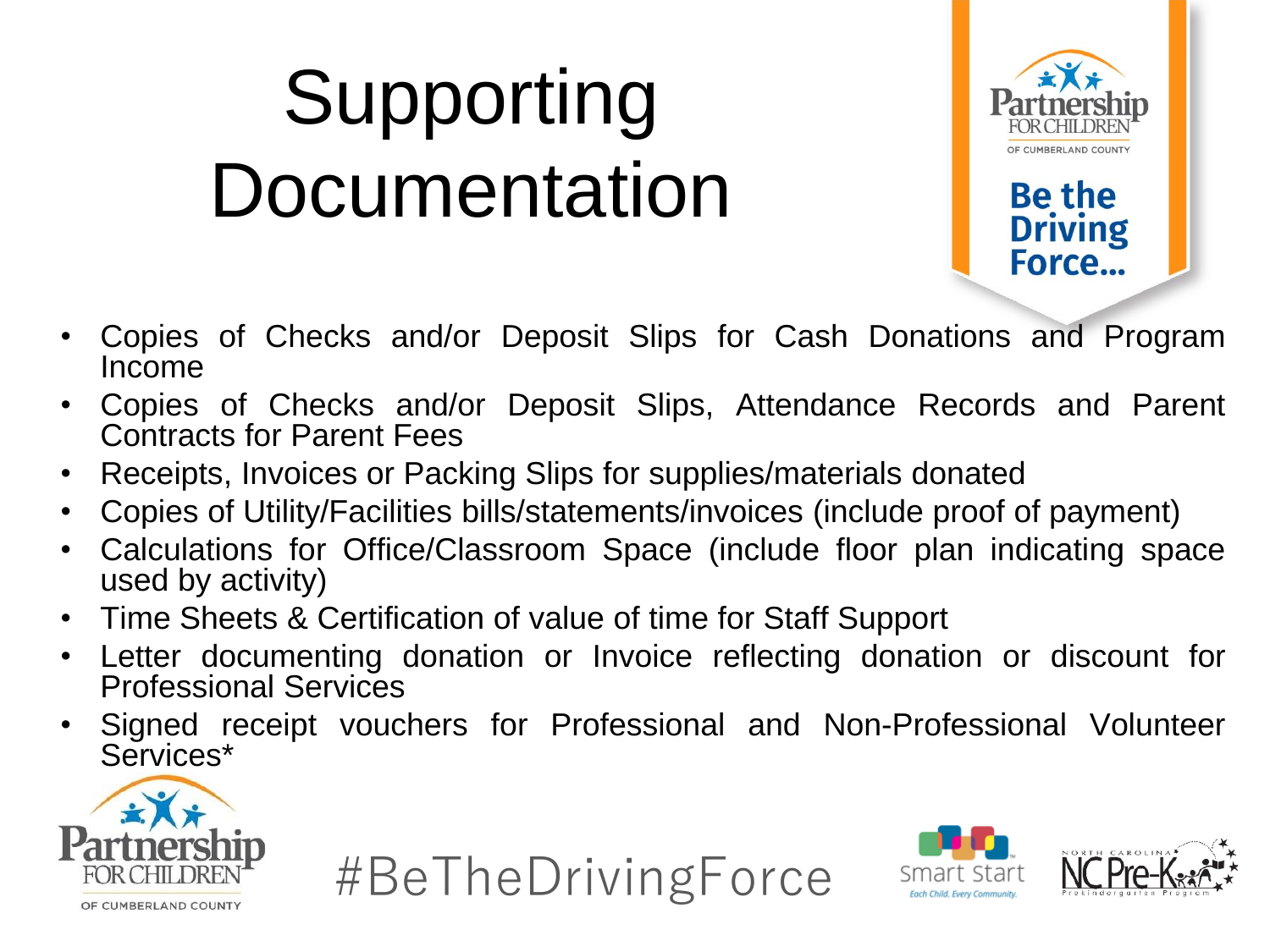

**Be the Driving** Force...

### Hints & Tips

Could it be paid for with Smart Start funds?  $oYes = ALLOWABLE$ 

> Was it paid for with State funds? oYes = **UN**ALLOWABLE

•Can we document the contribution?  $oYes = ALLOWABLE$ 

•Was it used by the activity in this quarter?\*  $oYes = ALLOWABLE$ 

\*Forgot to report a contribution? That's OK! Simply report the contribution in the next quarter, but be sure to use the *correct* date in the "Date Received" column!